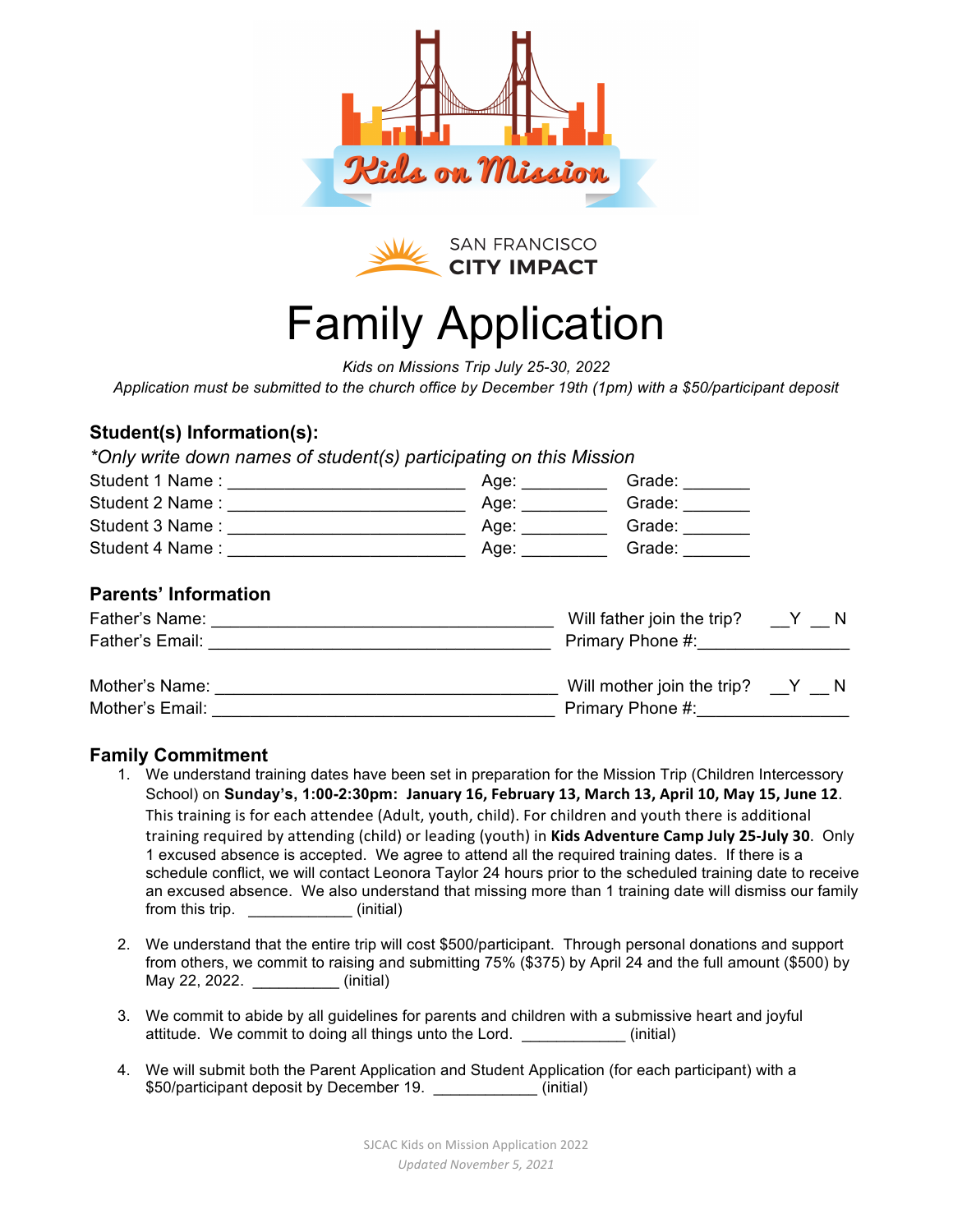



## Parent(s) Application

Participating Parent(s)' Full Name:  $\mathcal{L}_\text{max}$  and  $\mathcal{L}_\text{max}$  and  $\mathcal{L}_\text{max}$  and  $\mathcal{L}_\text{max}$  and  $\mathcal{L}_\text{max}$ 

**Why would you like to take your family on this mission trip?**

**How do you sense your child(ren) is ready to join this mission trip? What has God been doing in your child(ren)'s life?**

**What would you like to experience and receive for yourself through this mission trip?**

**What would you like your child(ren) to experience and receive through this mission trip?**

**What areas of concern do you have regarding this mission trip?**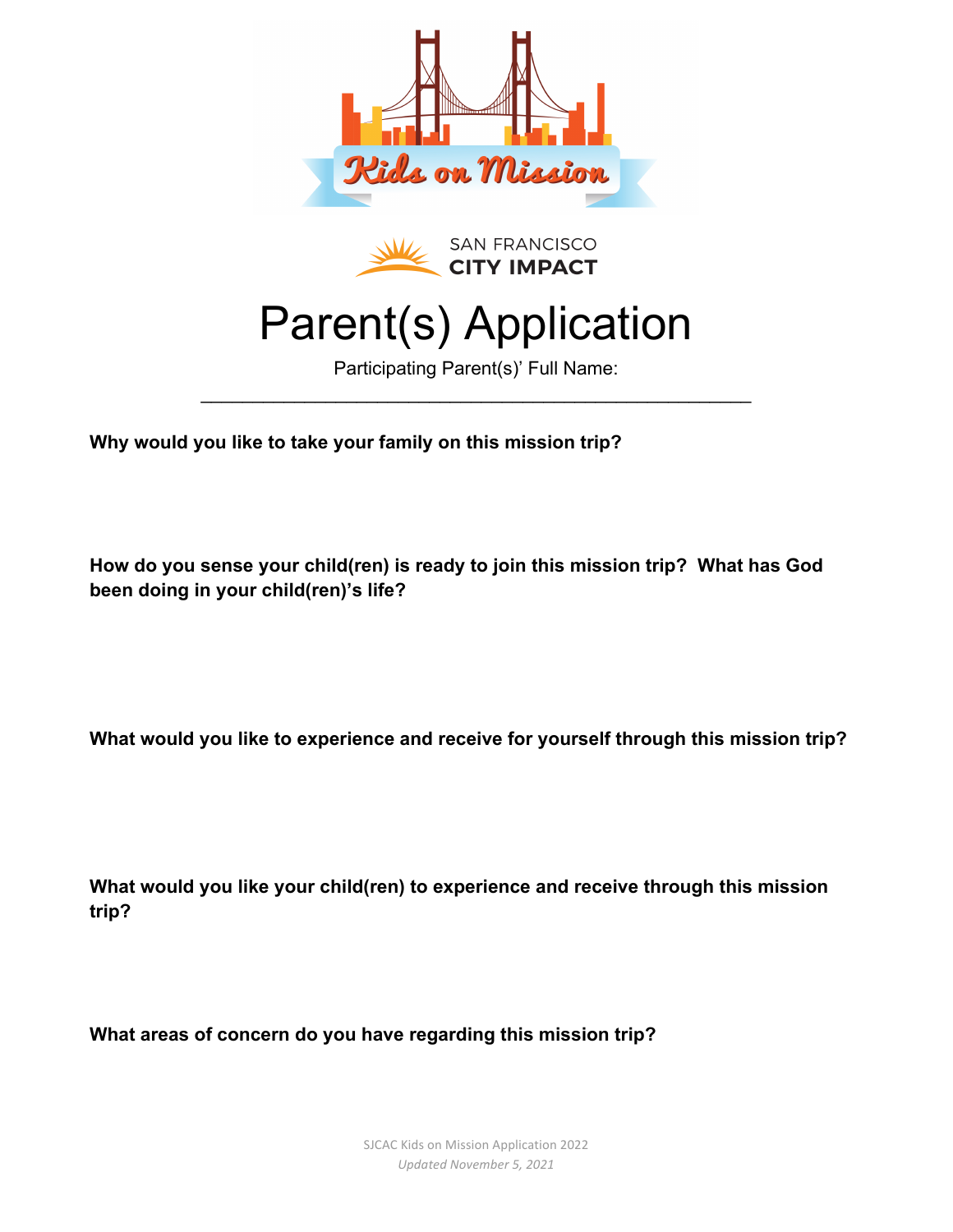



## Student Application

Student's Full Name:

**Why would you like to join this mission trip?**

**Please share ONE thing God has been teaching you lately.**

**What would you like to experience and receive through this mission trip?**

**What concerns or worries do you have about this mission trip?**

SJCAC Kids on Mission Application 2022 *Updated November 5, 2021*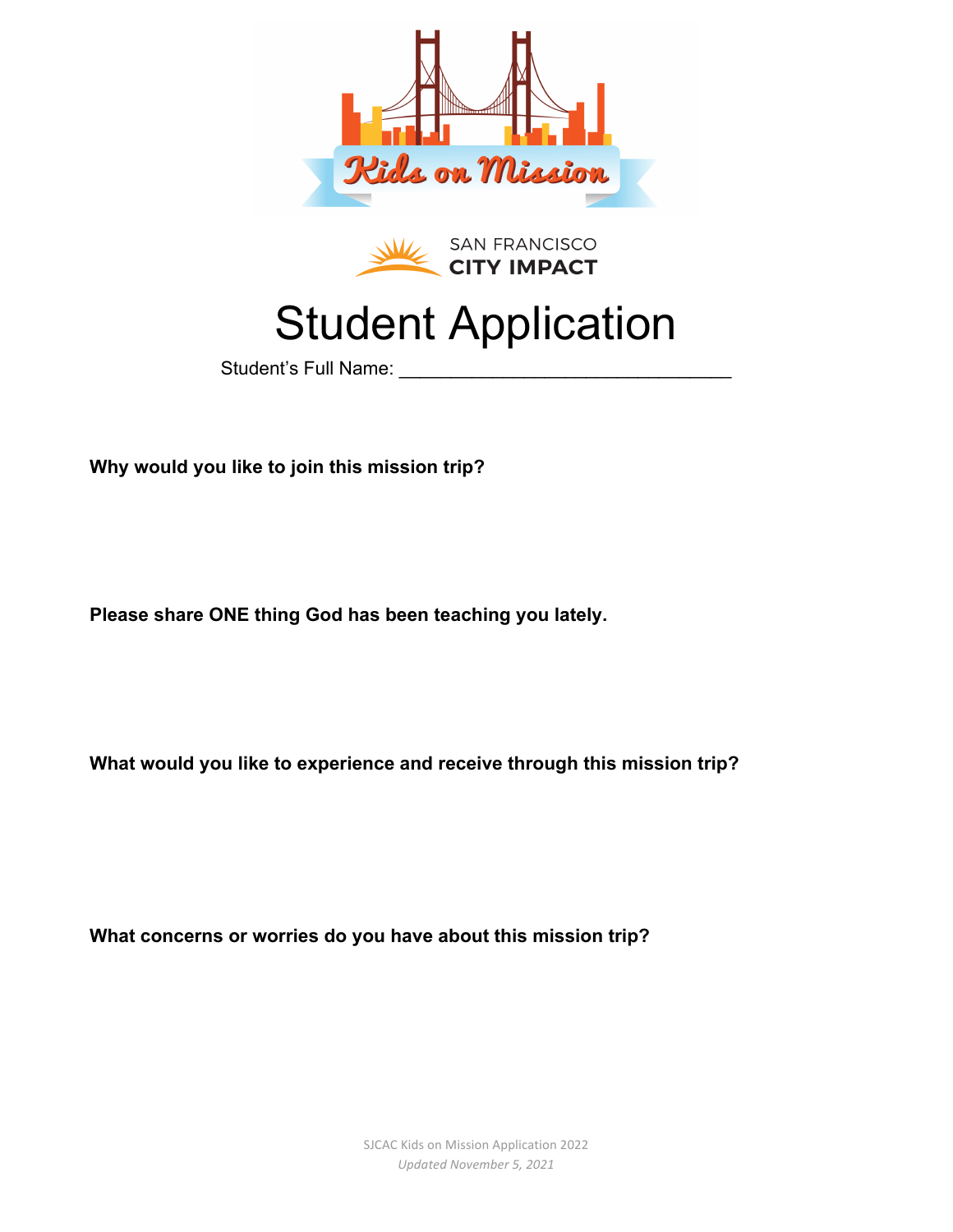



# Frequently Asked Questions

God is raising a generation of children, youth and adults to be ON MISSION! As sharpened arrows, no one *is* ever too young to engage with God's heart for the world. What an opportunity to expose our children to *the physical and spiritual needs of people living in extreme poverty and without the hope of the Gospel. It's time for our children, youth, and families to rise up and engage with God's big world.* 

• Who can go? We are opening this trip to any child 5+ years. The child(ren) 5 years - 5th grade must be accompanied by at least one parent for the entire duration of the trip. The parent can discern if the child can keep up with the demands of the ministry schedule as well as the child's readiness to engage with homeless and prayer ministries. This may be the first step for families to engage outside of our comfort zones and allow children to see first hand the real needs of the poor and hopeless right in our backyard.

Youth from grades 6th-12th can participate in this trip without parents.

- **What will we do there?** City Impact is located at the heart of the Tenderloin District of San Francisco. It is a spiritually dark place, marked with a heavy homeless population. We will engage in four intensive days of hands-on ministry. The first and last evenings of the trip will be focused on preparation and debrief team time.
- Why is the application due so early? We do not see this trip as an isolated trip that we plan for just a few weeks beforehand. We want to use the entire 7 months (January - July) prior to the trip for intentional discipleship, understanding of God's heart for the lost and spiritual training in intercession. The trip will only be the culmination of all the children and youth have engaged with months leading up to the trip.
- **What are the required training and meeting dates?** 
	- $\circ$  Training dates have been set in preparation for the Mission Trip (Children Intercessory School) on Sunday's, 1:00-2:30pm: January 16, February 13, March 13, April 10, May 15, June 12. Only 1 excused absence is accepted. You are required to contact Leonora Taylor 24 hours prior to the scheduled training date to receive an excused absence.